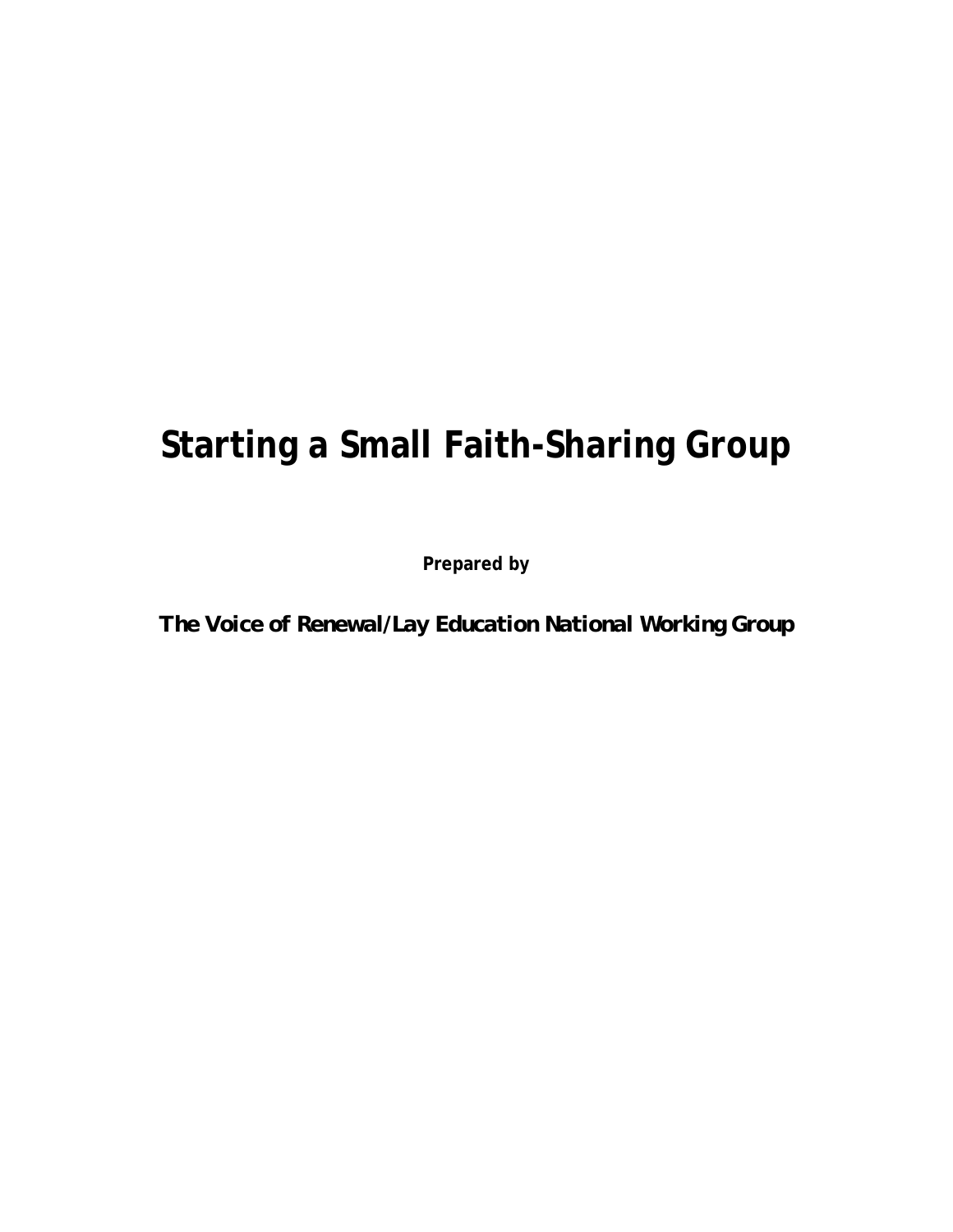## **How to Start and Structure Small Faith-Sharing Groups**

Small faith-sharing groups allow us to share our faith with others and to grow together in community. Using prayer, shared experiences, and explorations of faith, these small groups can create in a smaller setting a community that enhances the life of the entire parish.

The suggestions that follow come from various guides and descriptions of small faithsharing groups and from the experiences of the members of our Voice of Renewal/Lay Education Working Group — most notably the experiences of Bill Murphy, who has helped start numerous such groups.

This particular guide uses the example of a small group gathered to read Scriptures. But a small group may form around other faith-sharing practices as well: for example, reading texts about Catholic actions in the world and discerning how to put the practices into daily lives, or studying devotional readings, or examining how particular Church teachings apply in the modern world.

## *Where to Start*

Begin by organizing a parish event that attracts as many parishioners as possible. This event could be a mission, a parish retreat, a lecture series, or perhaps a discussion series during Advent or Lent. Or you could suggest to the organizer of such an event that they consider working towards developing small faith-sharing groups as a conclusion to the current program.

Whatever approach you select for the initiating event, your aim is to create a common spiritual experience and bond that ends with an offer to continue that experience through small faith-sharing groups.

*Most people will not take you up on this offer.* Schedules are tight; other commitments abound. But do not be discouraged. By hosting the parish event, you already have succeeded: by gathering Christians together to think and pray about their faith. If you can attract 5% to 10% of those attendees to a continuing group, you are doing well. It's also better to start small!

When you ask people about continuing with a small faith-sharing group, be sure to get a commitment: sign people up — if not for the group itself, at least to be contacted in the future about a group. ("I'll think about it" is not a positive response.)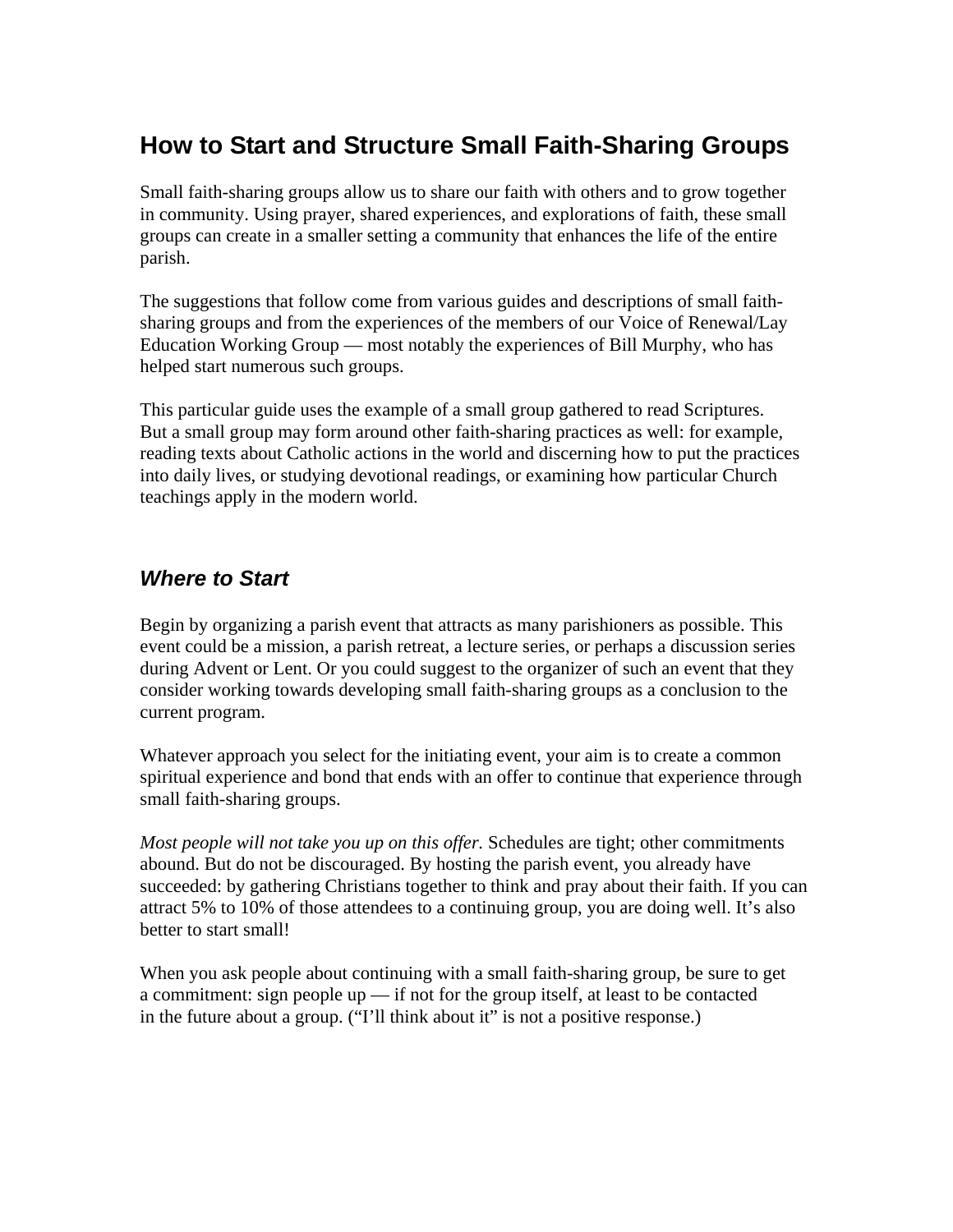## *Structuring the Small Faith-Sharing Groups*

Organizing into small faith-sharing groups requires balancing several factors: the number of leaders available, the size of the group, the time available for people in the group, the interests of the people, and the materials available.

#### **Group Leaders**

Identify some people who can act as leaders of the small groups. The leaders don't need to be particularly knowledgeable about the Bible, but they SHOULD have some training in how to guide small discussion groups, and they MUST be willing to share their understanding of what the Scriptures (or your overall topic) mean in their lives and to encourage others in the group to do the same.

Generally, here is what the small group leader will be expected to do:

- $\Box$  Encourage participation and the sharing of faith
- $\Box$  Encourage communal prayer (singing, too, if possible) and a prayerful atmosphere at meetings
- $\Box$  Encourage participants to live out their faith commitments in daily actions
- $\Box$  Create an atmosphere of hospitality and trust among the participants

And here is what a Group Leader is NOT:

- $\Box$  A theologian Theologians, of course, may belong to or lead small faith-sharing groups. But it is not a requirement. If theological questions arise, turn to your parish's pastor or to a university theologian, or to the various Vatican and USCCB online resources for such questions.
- A counselor Small faith-sharing groups are not an appropriate setting in which to handle emotionally intense feelings such as depression, anxiety, or extreme anger. If a group member moves in this direction, the leader should bring the discussion back to faith-sharing.

#### **Group Size**

Typically, groups number 6 to 9 in size. With fewer than 6, you may not develop the diversity in viewpoints and perspectives that enliven reflections. With more than 9, you may not have enough time for all to share in ways that are most comfortable for them and you may limit the spaces where you can meet.

But there is no hard-and-fast rule on group size. You may need to adjust a group's size up or down depending on the dynamics of that particular group.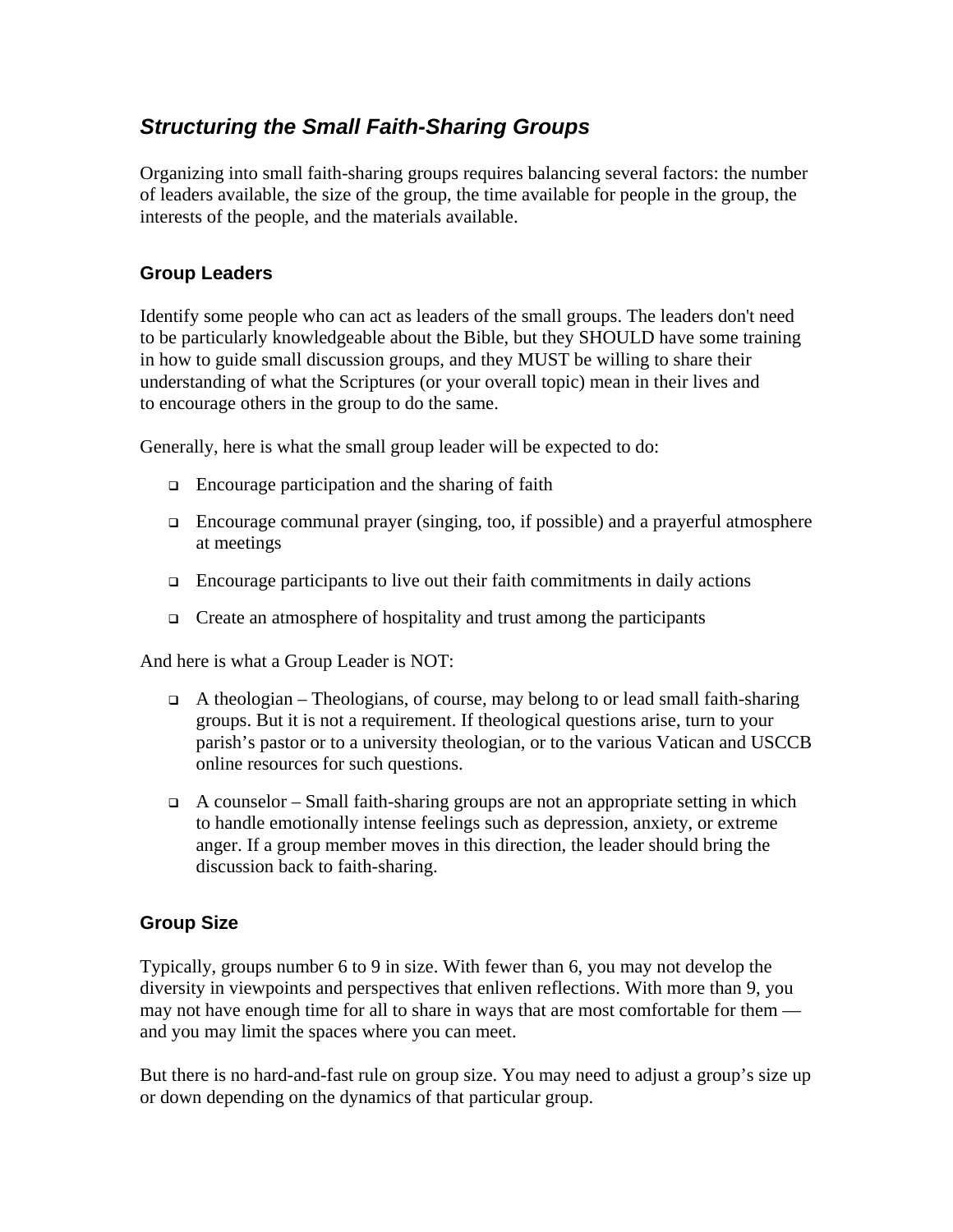#### **Times for Meetings**

Each group sets its own time for meeting — a time that is convenient for all members. For example, a group with pre-school children may find morning meetings best while lunch time is convenient for those who all work in the same geographical area. Evening meetings also are common for those who work.

Most groups meet once a month for 90 minutes (plus a social half-hour or so around coffee and light refreshments after the meeting). This provides enough time for sharing but is not overly burdensome for those with other responsibilities.

#### **Group Interests**

The primary interest must be to share our faith in our lives. But the discussion of that interest can take many forms and also can take on secondary interests: women's groups, men's groups, young persons, senior citizens, divorced people, grieving people, gay and lesbian people, or any other characteristics that bind a particular group of people in their Christianity. Or you could gather a mixture of people all from the same parish.

ONE CAVEAT: If clergy or religious belong to a group, they must be especially careful not to present themselves as "experts" in the faith. In a small faith-sharing group setting, clergy and religious are just faithful members like all others of the group.

#### **Materials Needed**

Scripture-based groups may be among the easiest to start because the Bible and numerous Bible discussion aids are readily available. But faith-sharing groups are not just Bible study groups. To obtain a broader sense of faith-sharing — especially if your group does not focus directly on the Bible — you may prefer to start out with some material designed specifically for small groups. These are two helpful ones:

*At Home with the Word* by Liturgy Training Publications (Archdiocese of Chicago, www.ltp.org, telephone 1-800-933-1800)

*Quest, A Reflection Booklet for Small Christian Communities* (www.sccquest.org, 1-860-243-9642).

If your group focuses on a spiritual book or readings as the source of faith-sharing, rather than the Bible, each member also will need access to that book or to the readings.

**Also give some thought to the space used for the faith-sharing group.** An inviting, warm environment is just as important as the hospitality extended among the members. The setting should be intimate enough that a group of 6 to 9 is not "lost" in vast spaces, yet large enough that individual personal spaces are not forcibly violated simply because you are sitting "one atop another."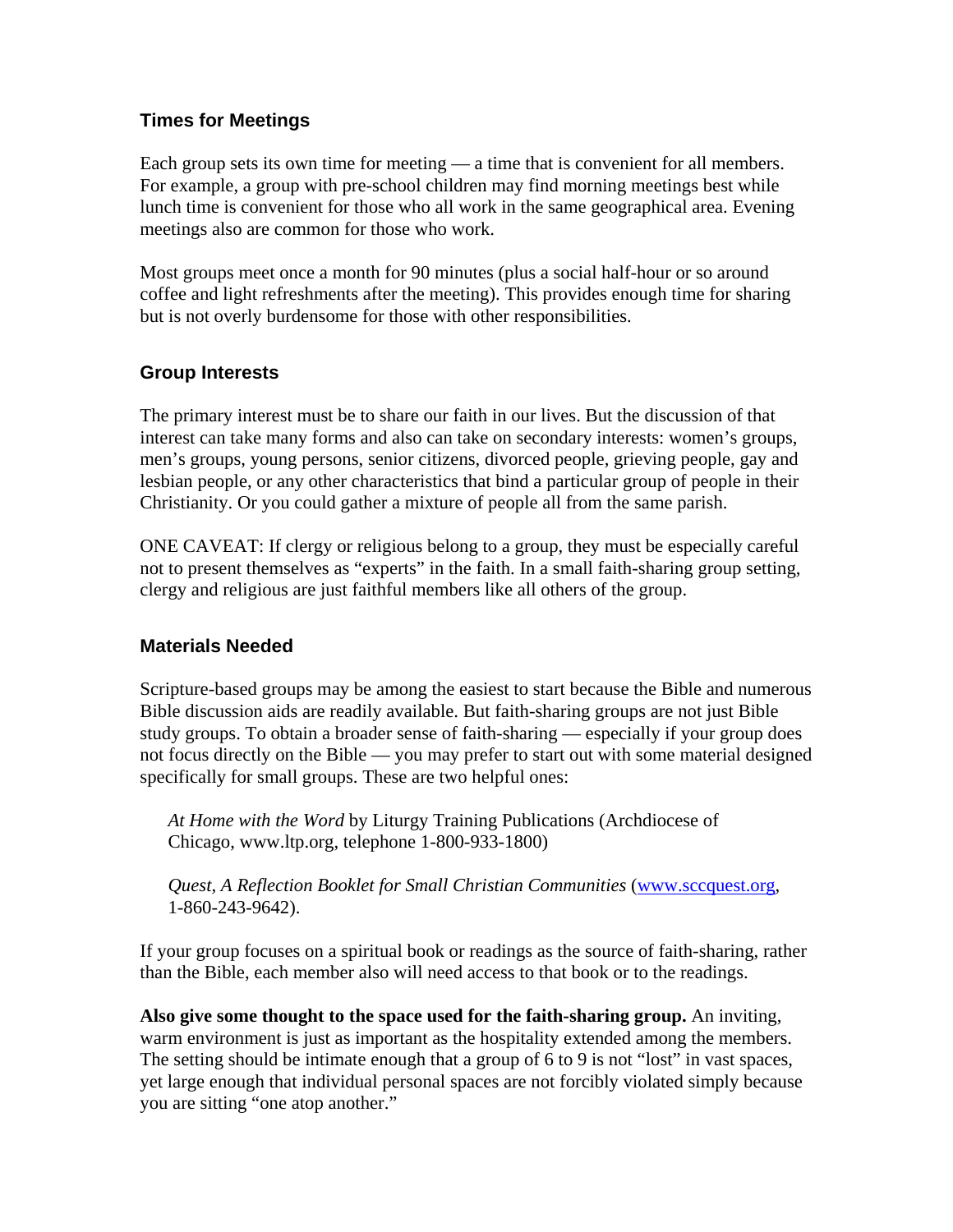## *Guidelines for the Meetings*

Conducting the meeting itself requires some planning, of course, and some idea of an appropriate structure or format. A structured approach is especially important at the beginning.

The following guide is a general format for a small faith-sharing group:

Introduction (5 minutes) Opening Prayer (5 minutes) and Song (optional) Relevant Scripture Reading (5-10 minutes) Silent Reflection (3 minutes) Main Focus: Reading or Commentary for This Session (10-15 minutes) Silent Reflection (3 minutes) Sharing Thoughts and Experiences on the Main Focus (30-40 minutes) Closing Reflection (5-10 minutes on a Scripture reading, devotional excerpts, etc.) Living Our Faith – ways to bring our faith into our daily lives in the coming weeks (10 minutes) Closing Prayer or Song (5 minutes)

Light refreshments and social conversation, to build community (as much time as appropriate)

Other structures may work just as well. What's important is to find an overall structure that works for your group but which you may adjust as needed — don't sacrifice the group's needs for a rigid structure; be flexible.

Whichever format you follow, however, try to provide an appropriate balance among prayer, reflection, and sharing.

Also assume that the group's first meeting will be slightly longer than the usual time period — perhaps two hours instead of 90 minutes — so that you can meet each other, review the general structure, set up meeting dates, and review guidelines.